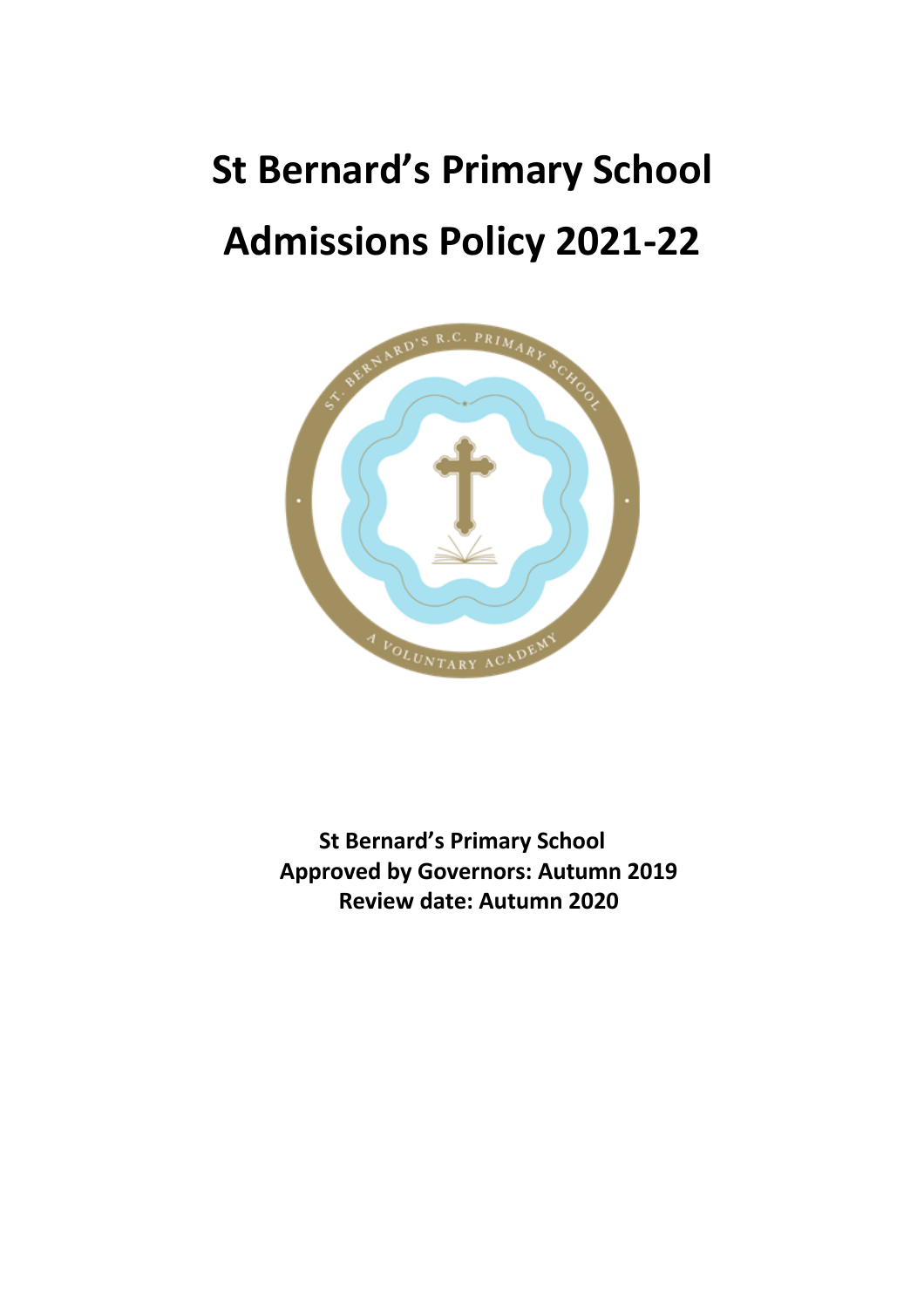# **ST BERNARDS RC CATHOLIC PRIMARY SCHOOL**

#### **ADMISSION POLICY 2021/22**

**ST BERNARDS RC** Catholic Primary School was founded by the Catholic Church to provide education for children of Catholic families. Whenever there are more applications than places available, priority will be given to Catholic children in accordance with the oversubscription criteria listed below. The school is conducted by its governing body as part of the Catholic Church in accordance with its trust deed and articles of association, and seeks at all times to be a witness to Our Lord Jesus Christ.

As a Catholic school, we aim to provide a Catholic education for all our pupils. At a Catholic school, Catholic doctrine and practice permeate every aspect of the school's activity. It is essential that the Catholic character of the school's education be fully supported by all families in the school. We therefore hope that all parents will give their full, unreserved and positive support for the aims and ethos of the school. This does not affect the right of an applicant who is not Catholic to apply for and be admitted to a place at the school in accordance with the admission arrangements.

The governing body is the admissions authority and has responsibility for admissions to this school. The local authority undertakes the co-ordination of admission arrangements during the normal admission round. The governing body has set its admission number at 30 pupils to be admitted to Reception in the school year which begins in September 2021.

The governing body will, where logistically possible, admit twins and all siblings from multiple births where one of the children is the last child ranked within the school's Published Admissions Number ("PAN").

#### **Pupils with an Education, Health and Care Plan or a Statement of Special Educational Needs (see note 1)**

The admission of pupils with a Statement of Educational Needs or an Education, Health and Care Plan is dealt with by a completely separate procedure. Children with a Statement of Special Educational Needs or Education, Health and Care Plan that names the school must be admitted. Where this takes place before the allocation of places under these arrangements this will reduce the number of places available to other children.

#### **Oversubscription Criteria**

*Where there are more applications for places than the number of places available, places will be offered according to the following order of priority.*

- 1. Looked after and previously looked after children.
- 2. Catholic children who are resident in the former parish of St Bernard's, within the Parish of Our Lady, Star of the Sea and St Bernard of Clairvaux for whom St Bernard's is the nearest Catholic school.
- 3. Catholic children from other Parishes.
- 4. Any other children.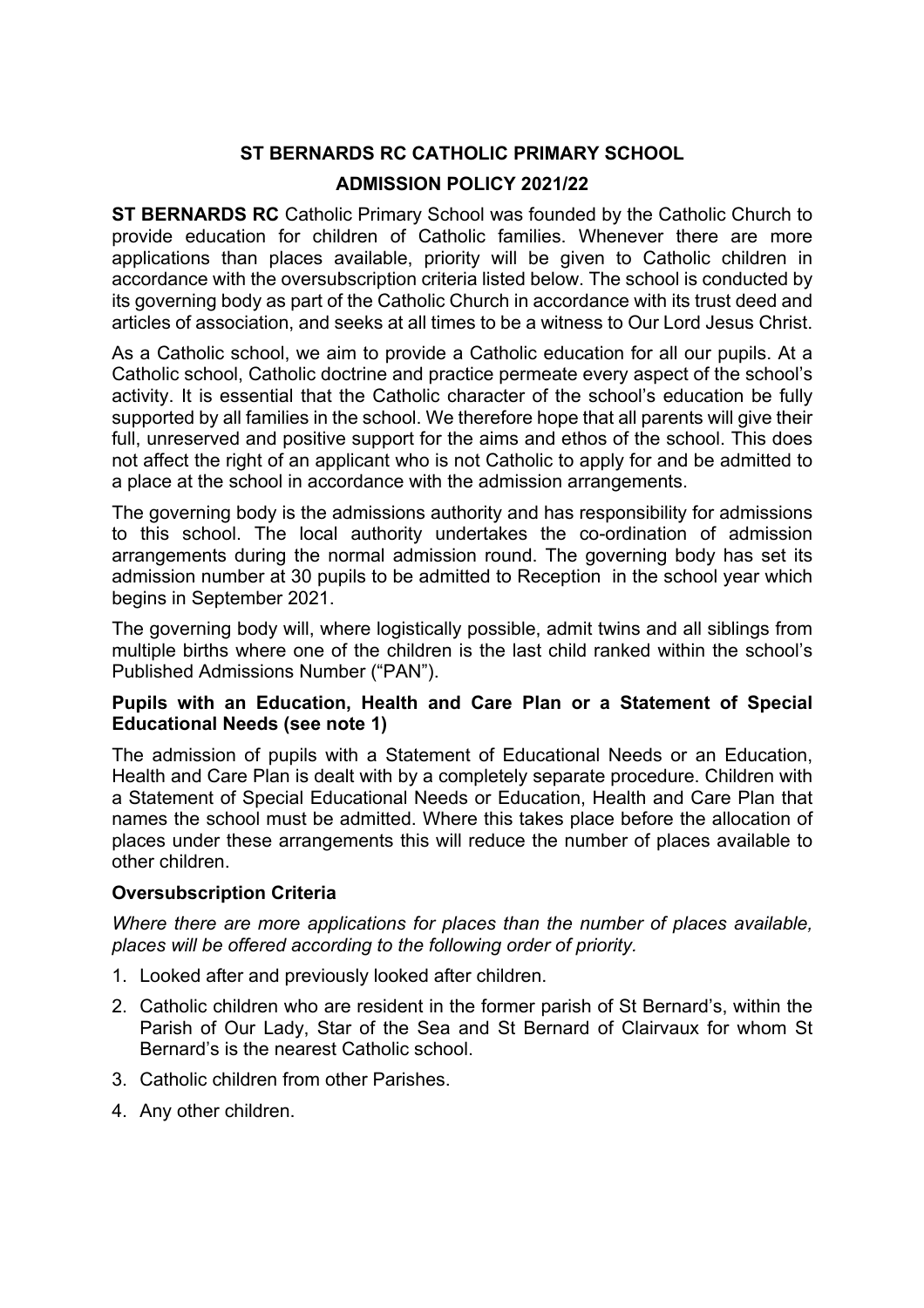*Within each of the categories listed above, the following provisions will be applied in the following order.*

- (i) The attendance of a brother or sister at the school at the time of enrolment will increase the priority of an application within each category so that the application will be placed at the top of the category in which the application is made after children in (1) above (see note 8).
- (ii) The children of staff will be given increased priority within each category so that the application will be placed at the top of the category in which the application is made after children in (1) above (see note 10).

## **Tie Break**

Priority will be given to children living closest to the school determined by the shortest distance. Distances are calculated on the basis of a straight-line measurement between the front door of the child's home address (including the community entrance to flats) and the main entrance of the school. Using Cheshire West and Chester Local Authority's computerised measuring system on the following basis.

In the event of distances being the same for two or more children where this would determine the last place to be allocated, random allocation will be carried out and supervised by a person independent of the school. All the names will be entered into a hat and the required number of names will be drawn out.

## **Application Procedures and Timetable**

To apply for a place at this school in the normal admission round, you must complete a Common Application Form available from the local authority in which you live. You are also requested to complete the Supplementary Information Form attached to this policy if you wish to apply under oversubscription criteria 1 to 4. The Supplementary Information Form should be returned to St Bernard's Primary School.

You will be advised of the outcome of your application on 16<sup>th</sup> April or the next working day, by the local authority on our behalf. If you are unsuccessful (unless your child gained a place at a school you ranked higher) you will be informed of the reasons, related to the oversubscription criteria listed above, and you have the right of appeal to an independent appeal panel.

*If you do not provide the information required in the SIF and return it by the closing date, together with all supporting documentation, your child will not be placed in criteria 1 to 4, and this is likely to affect your child's chance of being offered a place.*

**All applications which are submitted on time will be considered at the same time and after the closing date for admissions which is 15th January 2021.**

#### **Late Applications**

Late applications will be administered in accordance with Cheshire West and Chester Local Authority. You are encouraged to ensure that your application is received on time.

#### **Admission of Children Below Compulsory School Age and Deferred Entry**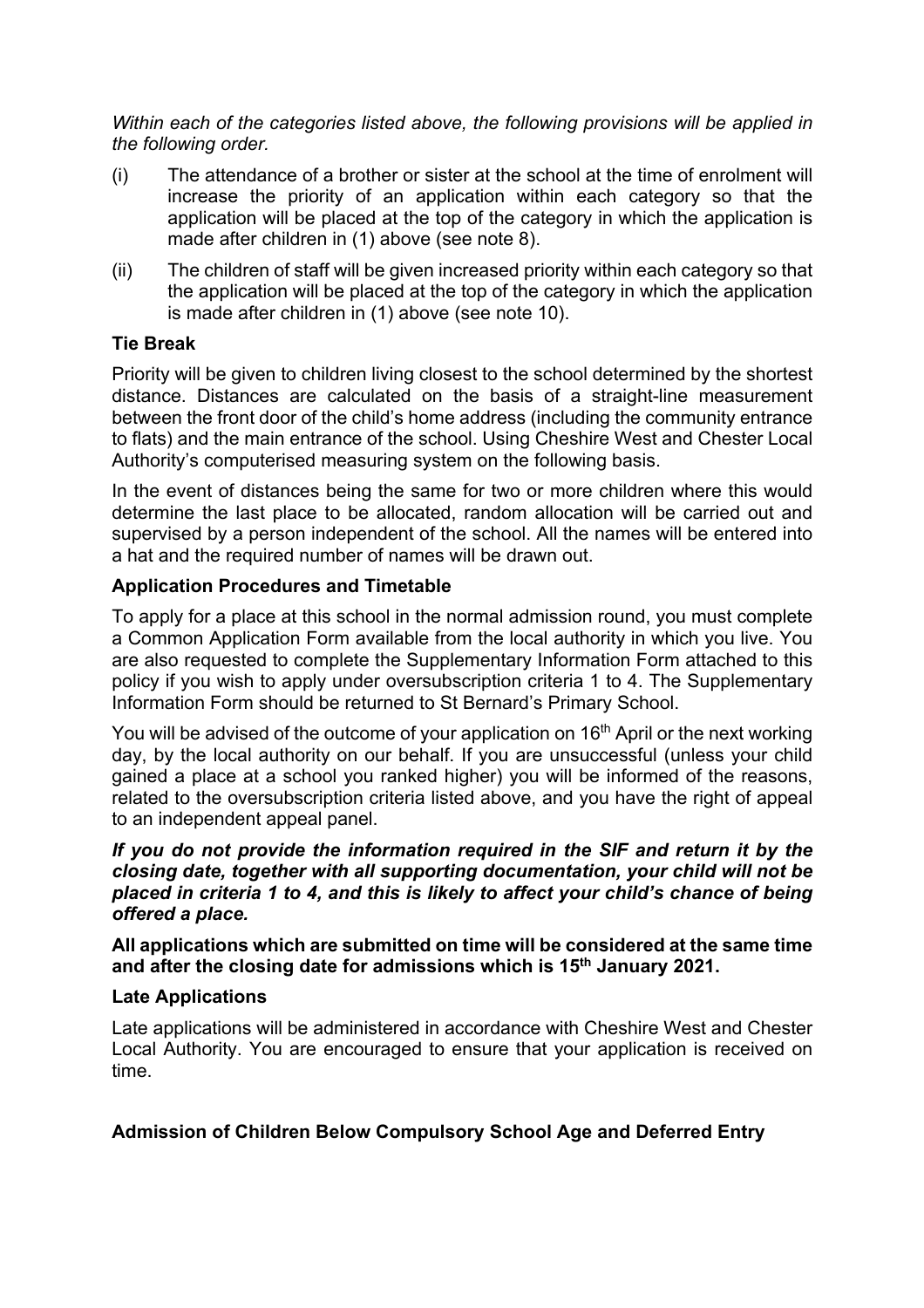A child is entitled to a full-time place in the September following their fourth birthday. A child's parents may defer the date at which their child, below compulsory school age, is admitted to the school, until later in the school year but not beyond the point at which they reach compulsory school age, or beyond the beginning of the final term of the school year for which an offer was made. A child may take up a part-time place later in the school year, but not beyond the point at which the child reaches compulsory school age. Upon receipt of the offer of a place a parent should notify the school, as soon as possible, that they wish to either defer their child's entry to the school or take up a part-time place.

# **Admission of Children outside their Normal Age Group**

A request may be made for a child to be admitted outside of their normal age group, for example, if the child is gifted and talented or has experienced problems such as ill health. In addition, the parents of a summer born child, i.e. a child born between 1<sup>st</sup> April and 31<sup>st</sup> August, may request that the child be admitted out of their normal age group, to reception rather than year 1.

Any such request should be made in writing to **Mr A Moor, St Bernard's RC Primary School, A Voluntary Academy, Sherbourne Road, Ellesmere Port CH65 5EW** at the same time as the admission application is made. The governing body will make its decision about the request based on the circumstances of each case and in the best interests of the child. In addition to taking into account the views of the principal, including the principal's statutory responsibility for the internal organisation, management and control of the school, the governing body will take into account the views of the parents and of appropriate medical and education professionals, as appropriate.

## **Waiting Lists**

In addition to their right of appeal, unsuccessful children will be offered the opportunity to be placed on a waiting list. This waiting list will be maintained in order of the oversubscription criteria set out above and *not* in the order in which applications are received or added to the list. Waiting lists for admission will operate throughout the school year. The waiting list will be held open until 25th July 2021.

#### **Inclusion in the school's waiting list does not mean that a place will eventually become available.**

#### **In-Year Applications**

An application can be made for a place for a child at any time outside the admission round and the child will be admitted where there are available places. Application should be made to Cheshire West and Chester LA.

Where there are places available but more applications than places, the published oversubscription criteria, as set out above, will be applied.

If there are no places available, the child will be added to the waiting list (see above).

You will be advised of the outcome of your application in writing, and you have the right of appeal to an independent appeal panel.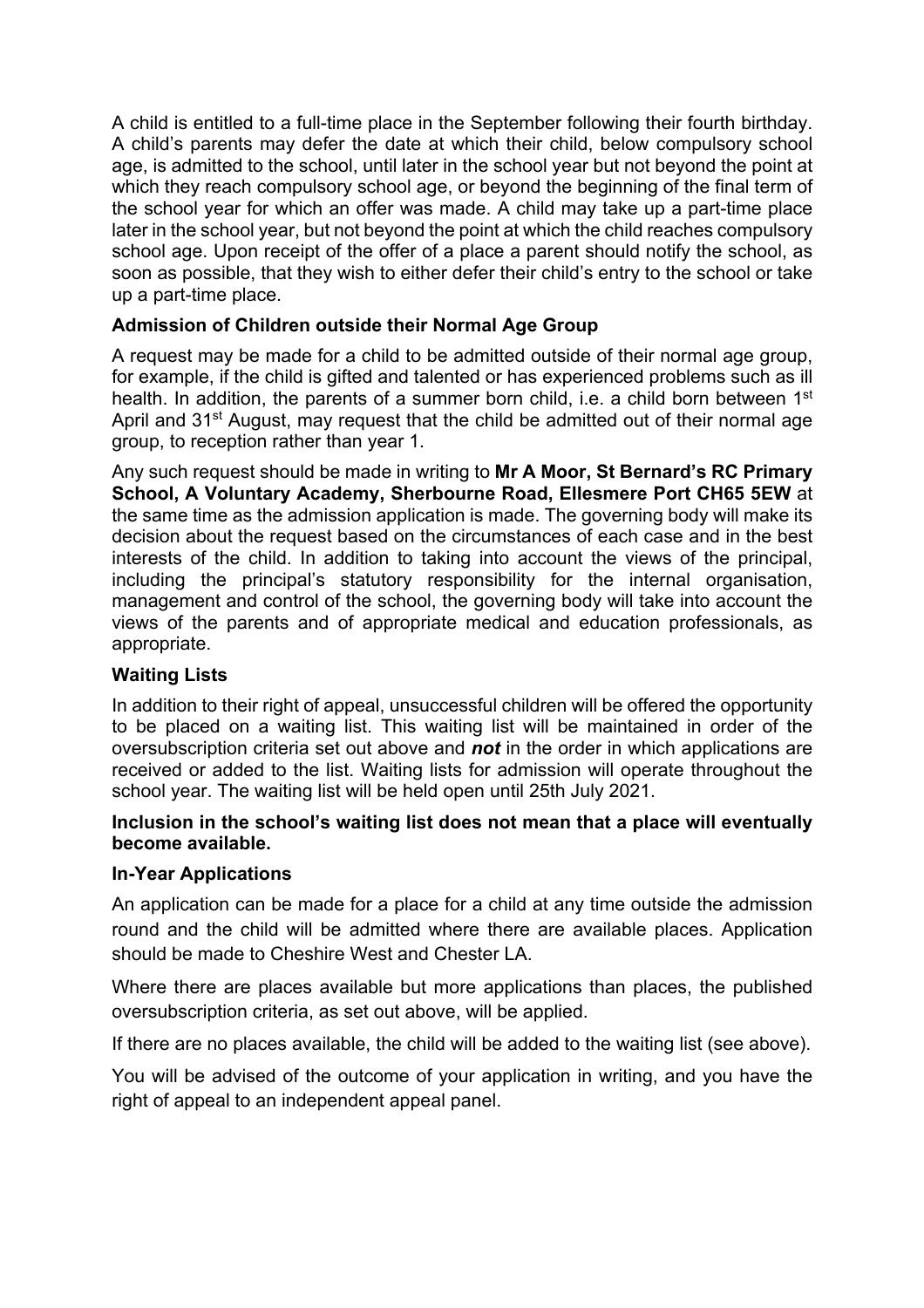## **Fair Access Protocol**

The school is committed to taking its fair share of children who are vulnerable and/or hard to place, as set out in locally agreed protocols. Accordingly, outside the normal admission round the governing body is empowered to give absolute priority to a child where admission is requested under any locally agreed protocol. The governing body has this power, even when admitting the child would mean exceeding the published admission number (subject to the infant class size exceptions).

#### **Pre School**

For children attending the school's preschool, application to the reception class of the school must be made in the normal way, to the home local authority. Attendance at the school's nursery does not automatically guarantee that a place will be offered at the school.

**The governing body reserves the right to withdraw the offer of a place or, where a child is already attending the school the place itself, where it is satisfied that the offer or place was obtained by deception.**

#### *Notes (these notes form part of the oversubscription criteria)*

- 1. A Statement of Special Educational Needs is a statement made by the local authority under section 324 of the Education Act 1996, specifying the special educational provision for a child. An Education, Health and Care Plan is a plan made by the local authority under section 37 of the Children and Families Act 2014, specifying the special educational provision required for a child.
- 2. A 'looked after child' has the same meaning as in section 22(1) of the Children Act 1989, and means any child who is (a) in the care of a local authority or (b) being provided with accommodation by them in the exercise of their social services functions (e.g. children with foster parents) at the time of making application to the school.

A 'previously looked after child' is a child who was looked after, but ceased to be so because he or she was adopted, or became subject to a child arrangements order or special guardianship order. Included in this definition are those children who appear (to the governing body) to have been in state care outside of England and who ceased to be in state care as a result of being adopted.

3. 'Catholic' means a member of a Church in full communion with the See of Rome. This includes the Eastern Catholic Churches. This will normally be evidenced by a certificate of baptism in a Catholic Church or a certificate of reception into the full communion of the Catholic Church. For the purposes of this policy, it includes a looked after child who is part of a Catholic family where a letter from a priest demonstrates that the child would have been baptised or received if it were not for their status as a looked after child (e.g. a looked after child in the process of adoption by a Catholic family).

For a child to be treated as Catholic, evidence of Catholic baptism or reception into the Church will be required. Those who have difficulty obtaining written evidence of baptism should contact their Parish Priest [who, after consulting with the